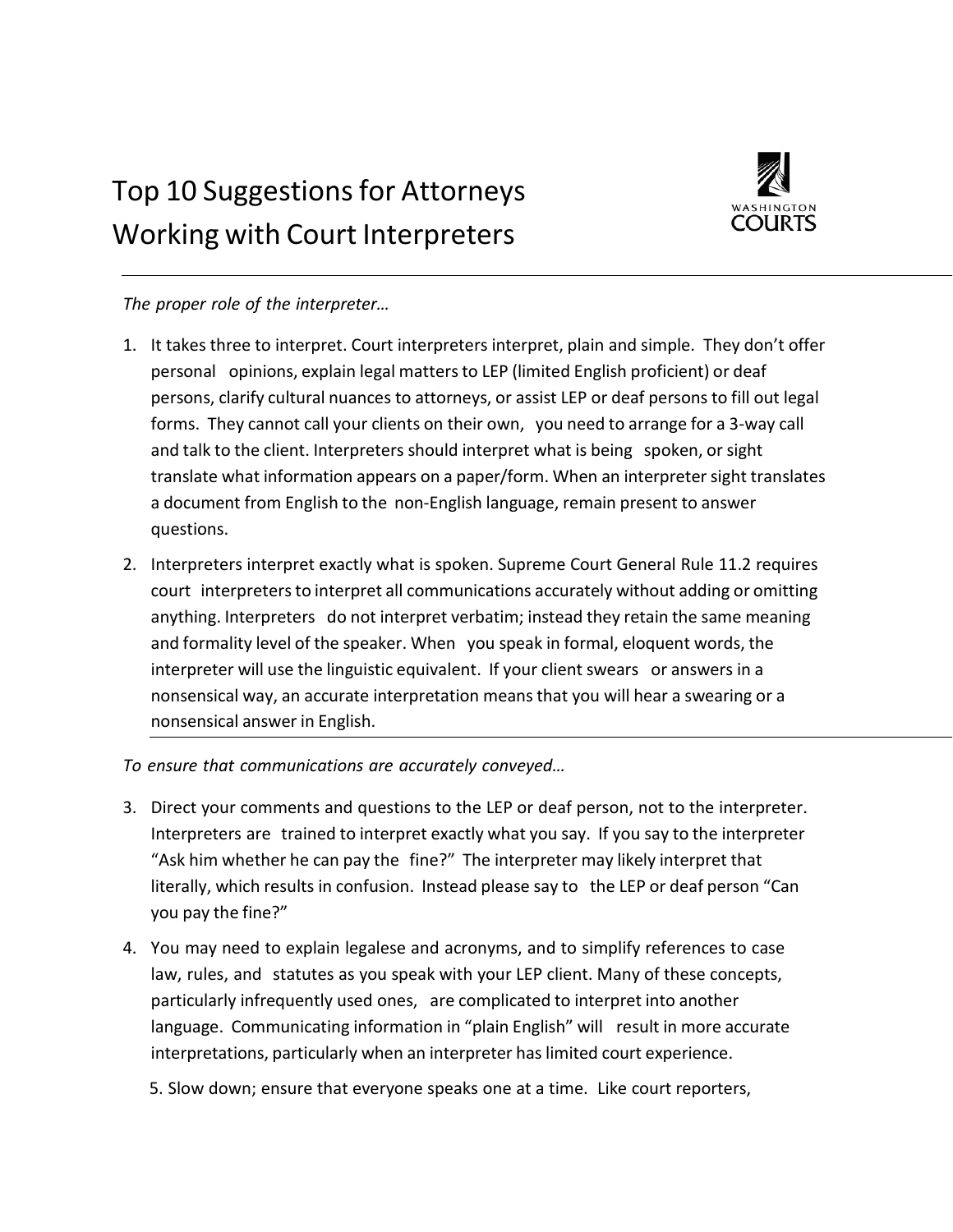interpreters cannot interpret for more than one person at a time. If an interpreter is interpreting consecutively (interpreting after you have completed speaking), stop after each complete idea. Do not speak continuously for a long time; pause frequently to allow time for interpretation. Watch to see that the interpreter has finished before beginning to speak again. If an interpreter is interpreting simultaneously (interpreting while you are speaking), make sure to allow pauses in between speakers. Pauses are crucial because most languages require more syllablesto convey the same idea, and because word order varies from language to language. Interpreters are several words *behind* the speaker, and need the pauses in between utterances in order to keep up. If you are reading aloud from a document, slow down. Most people read at a much faster pace than they normally speak.

- 6. Provide copies of documents/motions/pleadings/names to the interpreter before the hearing or meeting. Interpreters more accurately interpret when they have background context and specific information that will be referenced such as names, dates, statutes, rule numbers, or jury instructions. If the interpreter doesn't get the information in advance, carefully pronounce names and numbersto ensure accuracy.
- 7. Give Interpreters a Break. An interpreter is the only person who is speaking nonstop during court hearings or client meetings. Give interpreters breaks every 20 – 30 minutes to rest, offer a glass of water, and ensure that they can comfortably see and hear all speakers in the room. Remember that private discussions between the client and attorney may be a break for the court, but not for the interpreter.

## *Effectively coordinate with the court…*

8. Notify the Court of Interpreter Needs. Because there are relatively few interpreters who are qualified to interpret legal proceedings, scheduling them can be very tricky. If you have a case where an interpreter will be needed, contact court staff as soon as possible. For more uncommon language needs, provide the court with information on the person's language, dialect, and country of origin.

## *Know the law…*

9. Familiarize yourself with the legal standards. There are statutes, court rules, and case law pertaining to court interpreting and ensuring language access. Be particularly aware of standards for interpreter qualifications, RCW 2.43.030, the Code of Conduct for Court Interpreters, GR 11.2, and the legal standards that are unique to the Deaf community under the Americans with Disabilities Act.

*Use credentialed court interpreters when possible…*